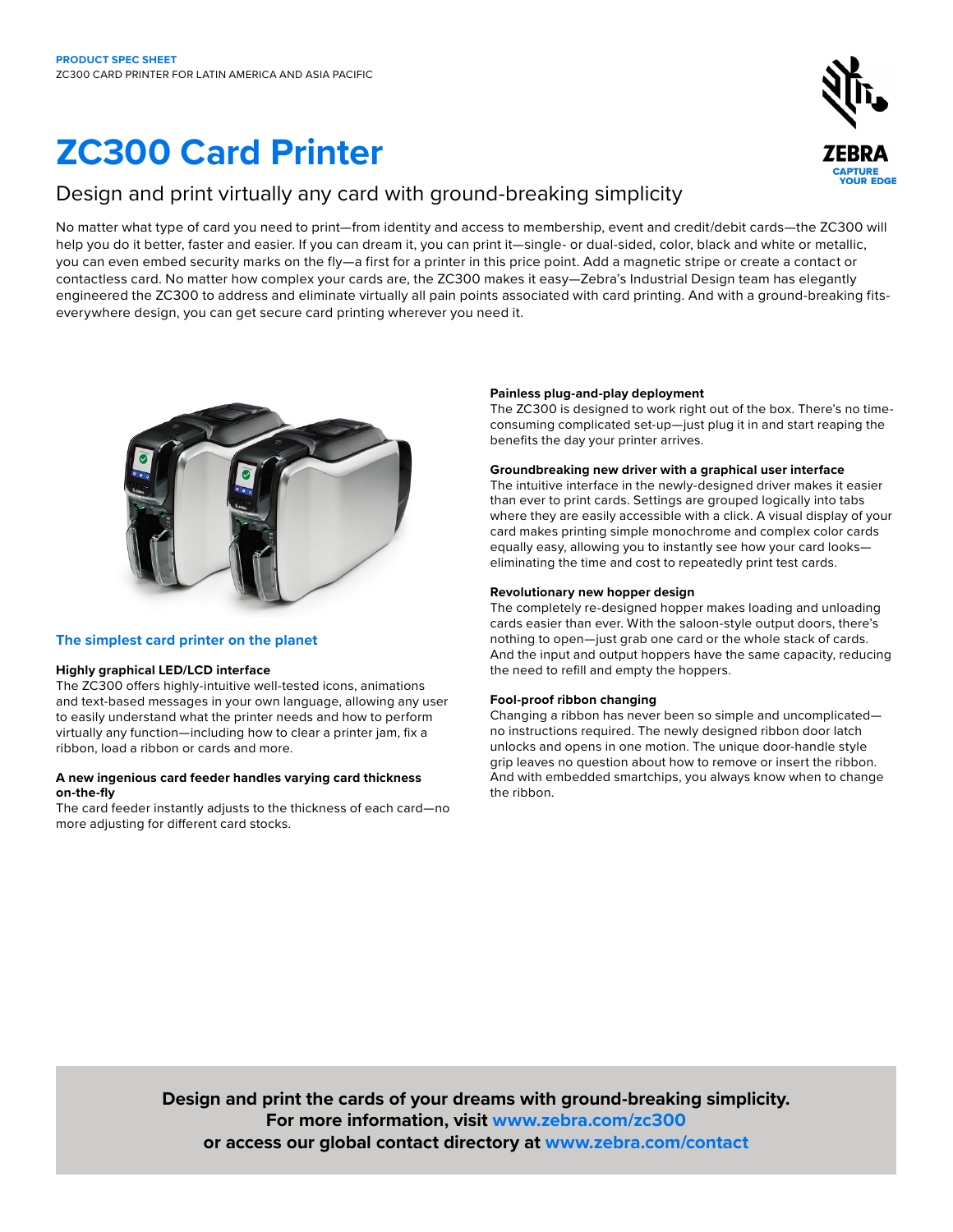#### **We speak your language**

Workers can interact with the ZC300 in their native tongue with support for multiple languages on the LCD display and in the driver—English, French, Italian, Spanish, Portuguese (Brazilian), German, Polish, Russian, Simplified Chinese and Arabic.

#### **Effortless manual card feed**

Manually feeding a card can be complicated—we made it simple with a lightpipe that guides the user through the manual feeding process, the same way that automatic teller machines guide users through their interaction..

#### **When it comes to card design, the sky is the limit**

#### **Easily print practically any design you can imagine**

The ZC300 is loaded with advanced card production features. Print what you want, when you want, from just about anywhere—single or dual-sided edge-to-edge monochrome and color cards, with new ribbons that offer specialty colors and special effects. For example, a new pearlescent ribbon enables you to embed color-shifting graphics that are hard to counterfeit, improving card security. Make logos, text or account numbers stand out with 3D style effects that can be created with a new metallic color ribbon. And a new long life ribbon provides two new capabilities. You can embed a watermark graphic that can only be seen when the card is tilted at an angle or under UV light, improving security. And you can add a highly durable protective layer to create cards that will last for three to five years.

#### **Encode it your way**

Right out of the box, you get support for magnetic stripe, a contact and contactless combination encoder with a Secure Access Module (SAM) socket to create payment cards.

#### **Ground-breaking 'fits everywhere' design**

#### **Good looks that fit in anywhere**

Even though the ZC300 is built for business, it has the consumer good looks required to fit in customer facing areas, from the retail store to the hospital admission desk.

#### **Printer cover lock**

The printer cover lock prevents the theft of card stock and rejected cards, providing the security required for installation in public-facing areas.

#### **Sized to fit wherever you need printing**

Your printer shouldn't dictate where you can issue cards—it should fit wherever card printing is needed. From the minimal footprint and the slimmest profile to the lowest clearance in this printer class, the ZC300 is designed to fit in the most possible places—including under a counter or shelf.

#### **All the connectivity options you need**

Connect to one computer through the onboard USB to create a standalone printing station. Use the integrated Ethernet connection to give everyone who needs card printing instant access, maximizing printer usage. And improve deployment flexibility with optional Wi-Fi™, eliminating the time and cost to run network cabling to your printers.

#### **Advanced security**

#### **Printer and host authentication**

Advanced security features enable printer-to-host authentication to prevent printing from unauthorized applications or devices.

#### **AES data encryption**

Government-grade encryption protects the most sensitive data during printing, such as account numbers.

#### **Boost value with the right support**

#### **Protect your investment with Zebra's superior support services**

No matter what level of support you need, there is a Zebra support service that is just right for your business. With Zebra OneCare™, no matter what happens to your printer, it's covered. If you just need access to technical support, choose Zebra's Technical Software and Support (TSS). And if you want help setting up and configuring the hundreds of settings on local and remote ZC300 printers, our Install and Configuration Assistance (ICA) Select program provides the support you need.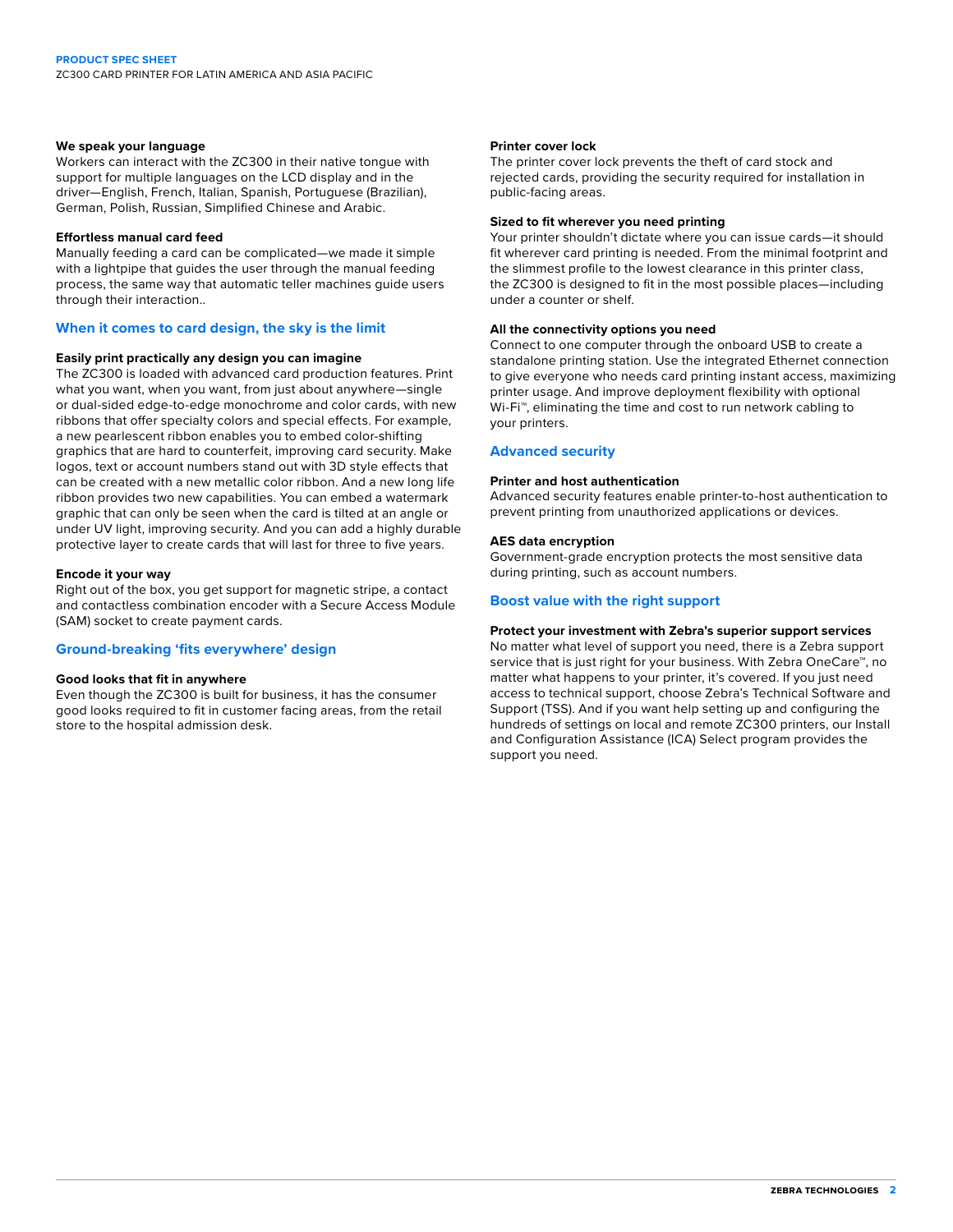## **Specifications Markets and** <br> **Specifications**

#### **Standard Features**

- 300 dpi (11.8 dots/mm) print resolution
- 2 GB flash memory
- Image size: 1006 x 640 pixels
- Auto calibration of ribbon
- USB 2.0 and Ethernet 10/100 connectivity
- 100 card capacity auto-adjusting input hopper (30 mil)
- 100 card capacity output hopper (30 mil)
- Manual card feeding capability with LED bezel
- Graphical color LCD
- 3 Tricolor printer status indicator lights
- Kensington® secure lock slot
- Print Touch NFC tag for online printer help and documentation access
- Printer host authentication
- Data encryption
- Three-year limited warranty on printer and printhead

#### **Printing Specifications**

- Dye-sublimation thermal transfer direct to card print method
- Full-color or monochrome printing
- Single and dual-sided printing
- Edge-to-edge printing on standard CR-80 media Printing throughput (cards per hour) based on batch printing with USB connectivity. Times may vary depending on the computer configuration.
- 900 cards/hour single sided monochrome
- 200 cards/hour single-sided YMCKO
- 140 cards/hour dual-sided YMCKOK
- 450 cards/hour dual sided monochrome

#### **Media Specifications**

#### **Supplies Specifications:**

NOTE: The ZC300 printer is designed to work only with Zebra genuine ribbons. Ribbons are included in a simple-to-load recyclable cartridge.

| <b>Ribbon Description</b> | <b>Cartridge Image Count</b> |
|---------------------------|------------------------------|
| YMCKO*                    | 200                          |
| YMCKO*                    | 300                          |
| YMCKOK*                   | 200                          |
| 1/2 YMCKO*                | 400                          |
| 1/2 YMCKOKO*              | 250                          |
| YMCKII*                   | 200                          |
| YMCPKO*                   | 200                          |
| SrDYMCKO*                 | 200                          |
| $KrO*$                    | 700                          |
| KdO*                      | 700                          |
| Black Monochrome*         | 2000                         |
| <b>Black Monochrome</b>   | 1500                         |
| White Monochrome*         | 1500                         |
| Red Monochrome            | 1500                         |
| <b>Blue Monochrome</b>    | 1500                         |
| Gold Monochrome           | 1500                         |
| Silver Monochrome         | 1500                         |

Ribbon availability may vary by region.

\*Zebra intelligent technology automatically detects and authenticates ribbon

• Cleaning roller is included with each ribbon

• Two available cleaning kit options: your choice of two (2) or

five (5) isopropyl alcohol cleaning cards (1000 images/card)

#### **Media Specifications (Continued)**

#### **Card Compatibility:**

- NOTE: For optimum print quality and printer performance, use of Genuine Zebra supplies is recommended.
- Card Thickness: 10-40 mil\*
- Card Size: CR80 ISO 7810 ID-1 format, CR79\*
- Card Material: PVC and PVC composite
- Adhesive back and writable back cards
- Transparent cards\*
- \*Note: Spot color or monochrome printing recommended only on >20 mil thick cards, CR79 cards, and transparent cards.

| <b>Operating Characteristics</b> |                                                                                                                                              |  |
|----------------------------------|----------------------------------------------------------------------------------------------------------------------------------------------|--|
| Operating Temp.                  | 59° F to 95° F/15° C to 35° C                                                                                                                |  |
| Storage Temp.                    | 23° F to 158° F/-5° C to 70° C                                                                                                               |  |
| Operating Humidity               | 20% to 80% non-condensing                                                                                                                    |  |
| Media Storage                    | - Temperature: 41° F to 77° F/5° C to 25° C<br>- Humidity: 35% to 65% non-condensing                                                         |  |
| Electrical                       | • Auto-switching single-phase AC power<br>• Operating range: 90-132VAC and<br>190-264VAC RMS<br>• Frequency range: 47-63 Hz<br>• FCC Class A |  |
| <b>Physical Characteristics</b>  |                                                                                                                                              |  |
| <b>Dimensions</b>                | <b>Single Sided</b>                                                                                                                          |  |

#### **Physical Characteristics**

**Weight** 

| <b>Single Sided</b><br>10.2 in. H x 6.2 in. W x 15.1 in. D<br>258 mm H x 157 mm W x 383 mm D<br><b>Dual Sided</b><br>10.2 in. H x 6.2 in. W x 18.4 in. D<br>258 mm H x 157 mm W x 468 mm D |
|--------------------------------------------------------------------------------------------------------------------------------------------------------------------------------------------|
| <b>Single Sided</b><br>8.8 lbs (4.0kg)<br><b>Dual Sided</b><br>9.7 lbs (4.4 kg)                                                                                                            |

#### **Communications and Interface Capabilities**

| <b>USB 2.0</b>                     | Standard |
|------------------------------------|----------|
| <b>Built-in 10/100</b><br>Ethernet | Optional |
| 802.11ac                           | Optional |

#### **Encoding Options and Specifications**

- Magnetic stripe encoder—ISO 7811 (new and pre-encoded; tracks 1, 2, and 3;
- high and low coercivity; stripe down and stripe up with dual-sided printers)<sup>1</sup> • Combined MIFARE ISO 14443 AandB (13.56MHz) contactless encoder with
- 1 SAM Slot and optional support for reading iCLASS ISO 15693 and ISO 7816 cards, and ISO 7816 Contact Encoder with EMV level 1 certification, and
- PC/SC compliance<sup>1,2</sup>
- ISO 7816 Smart Card Contact Station for third party external contact encoders<sup>1</sup>
- EPCglobal Gen 2 UHF RFID encoder
- 1. Field upgradeable options
- 2. Single-wire communication is available for all encoding options except the Contact Station

### **Applications**

#### **General Access**

- **Control**
- Employee badges

#### **Education**

• Access control cards for identification and facility access for K-12 and higher education campuses

#### **Retail/Hospitality**

- Membership cards
- Events and season
- passes
- Guest and passenger cards
- Food safety labeling

#### **Financial Services**

• Credit cards • Debit cards